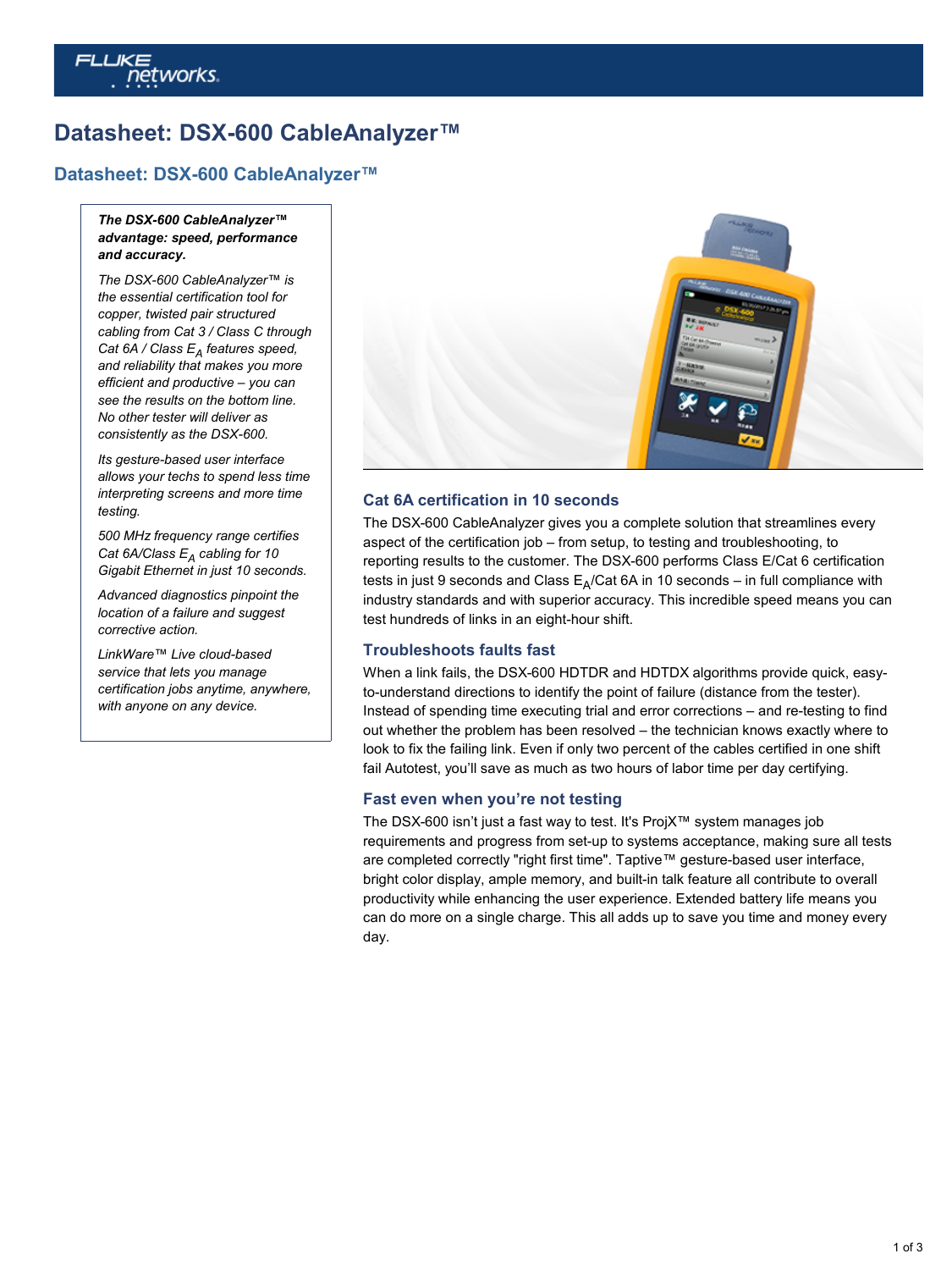

## **DSX-600 Models**

| <b>Model</b>       | <b>Description</b>                                                                                                                                                                                                                                                                                                                                     |
|--------------------|--------------------------------------------------------------------------------------------------------------------------------------------------------------------------------------------------------------------------------------------------------------------------------------------------------------------------------------------------------|
| <b>DSX-600</b>     | DSX-600 CableAnalyzer includes:<br>• DSX-600 CableAnalyzer Main Unit & Smart Remote<br>• Two Cat 6A/ Class $E_A$ channel adapters<br>· One 6-inch (15 cm) RJ45 reference patch cord<br>• Soft Carrying case<br>• USB cable for PC communications<br>• Two AC adapters<br>· DSX-600 Getting Started Guide                                               |
| <b>DSX-600-PRO</b> | DSX-600 Pro CableAnalyzer includes:<br>· DSX-600 CableAnalyzer Main Unit & Smart Remote<br>• Two Cat 6A/ Class E <sub>A</sub> channel adapters<br>• One 6-inch (15 cm) RJ45 reference patch cord<br>• Two Permanent Link Adapters<br>• Soft Carrying case<br>• USB cable for PC communications<br>• Two AC adapters<br>• DSX-600 Getting Started Guide |
| GLD-DSX-600        | 1 YR Gold Support for the DSX-600                                                                                                                                                                                                                                                                                                                      |
| GLD-DSX-600-PRO    | 1 YR Gold Support for the DSX-600-PRO                                                                                                                                                                                                                                                                                                                  |
|                    |                                                                                                                                                                                                                                                                                                                                                        |

| Test Standards    |                                                                                      |  |
|-------------------|--------------------------------------------------------------------------------------|--|
| <b>TIA</b>        | Category 3, 5, 5e, 6, 6A per TIA 568-C.2 or TIA-1005                                 |  |
| ISO/IEC           | Class C and D, E, E <sub>A</sub> certification per ISO/IEC 11801:2002 and amendments |  |
| <b>IEEE 802.3</b> | 10BASE-T, 100BASE-TX, 1000BASE-T, 10GBASE-T                                          |  |